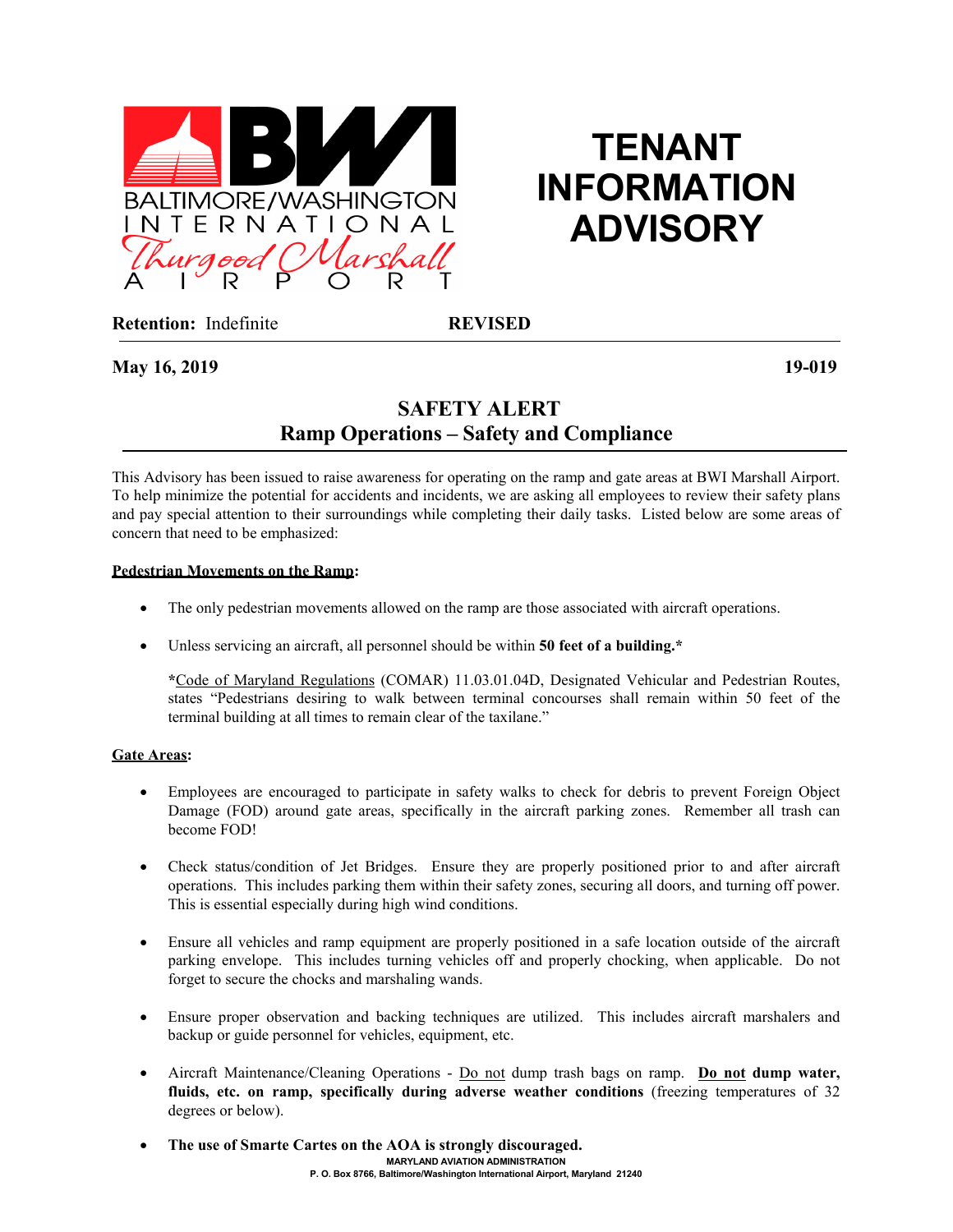#### **Jetways or Jet Bridges - Remember the four critical zones:**

- **Aircraft Lead-in Lines** Designed to assist in guiding and parking aircraft.
- **Aircraft Parking Envelope** Designed to safely allow an aircraft to be parked. Do not park equipment within these areas unless specified during aircraft operations.
- **Jetway Safety Restraint Lines (triple yellow lines)** Designed to provide a safe movement area for operating/storing a Jetway. Do not park vehicles or equipment within this space as they can be easily struck by a moving Jetway causing damage and possible injury.
- **Passenger Walkway -** Design for guidance for enplaning/deplaning passengers. Some gates have these. Do not park vehicle and/or equipment within this space. Keep clear.

#### **Vehicle Service Road (VSR):**

- Vehicles should operate within the roadway system and remain vigilant for moving aircraft, equipment and personnel. **Do not cut across ramps as a shortcut to avoid the road system.** Vehicles in the roadway have the right-of-way over other vehicles, so it is important for drivers to utilize roadways wherever they exist and not drive across multiple gate areas. History shows this leads to increased accidents and incidents. Always remember aircraft and emergency vehicles have the right-of-way.
- Follow posted speed limits and operate safely in accordance with the current conditions such as rain, nighttime, fog, etc. Stay alert and be familiar with your surroundings.
- Ensure all vehicles and equipment are in good working condition. Make a routine of inspecting your vehicle prior to operating it and check for any deficiencies.
- **The use of bicycles, scooters, skateboards, hoverboards, etc. are prohibited on the air operations area. The operation of any two-wheeled motor vehicle or self-propelled vehicle on the air operations area shall be approved in writing by the Airport Director.**

#### **Personnel & Equipment Visibility:**

- All personnel operating within the ramp areas are highly encouraged to wear ANSI rated high visibility apparel/clothing.
- Ensure all vehicles and/or equipment have operational lighting and retro-reflective markings.

#### **General Operating Guidelines:**

• Maintain Situational Awareness throughout – Adjust as needed but do it safely.

The goal is to have a safe and efficient ramp area for all employees to work in. It takes a "Team Effort" to accomplish this and we request your assistance in achieving this.

Thank you for your support and cooperation on this matter.

## **ELECTRONIC COPY ORIGINAL ON FILE IN AIRPORT OPERATIONS**

l

John A. Stewart **Director** Office of Airport Operations